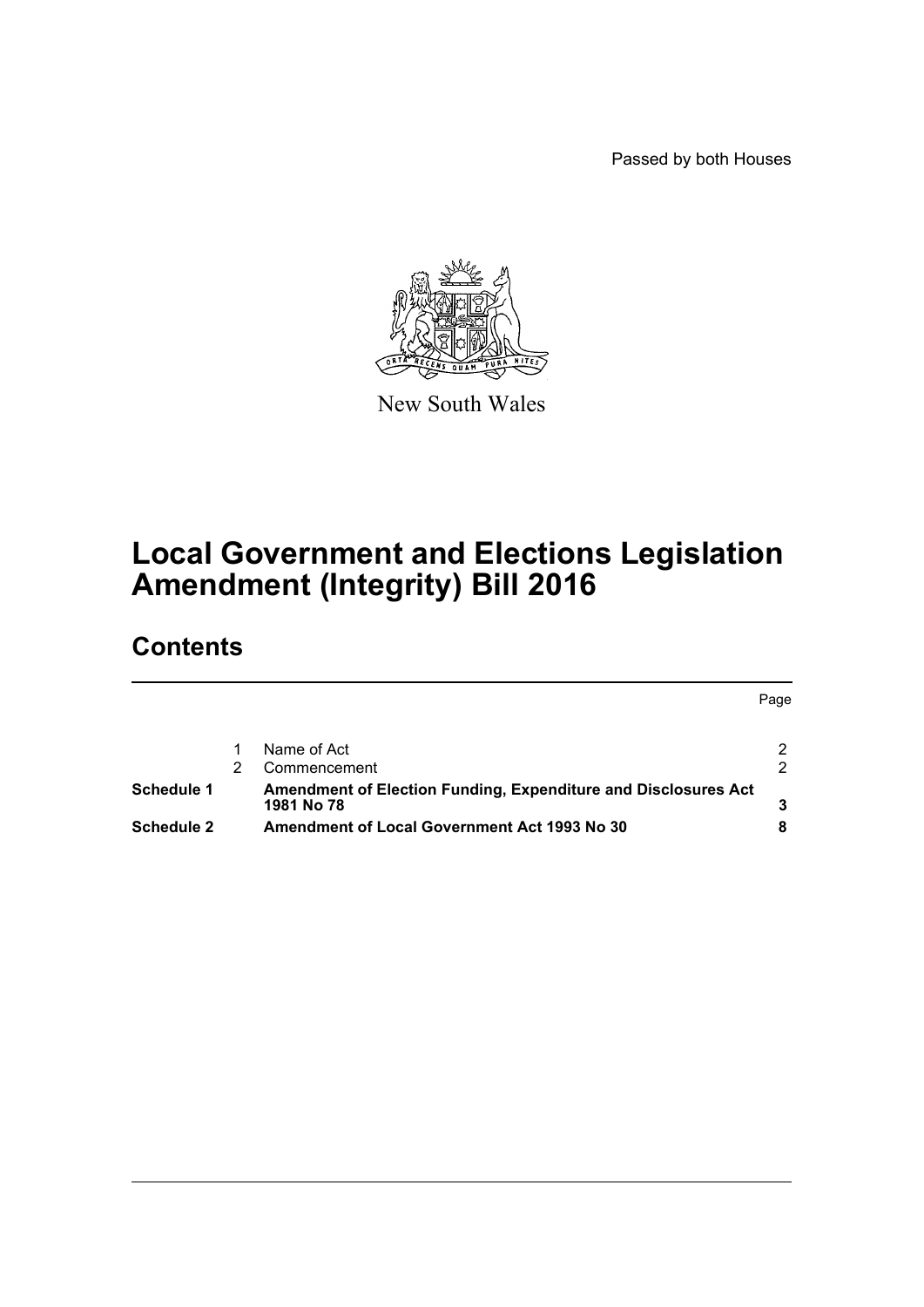*I certify that this public bill, which originated in the Legislative Assembly, has finally passed the Legislative Council and the Legislative Assembly of New South Wales.*

> *Clerk of the Legislative Assembly. Legislative Assembly, Sydney,* , 2016



New South Wales

# **Local Government and Elections Legislation Amendment (Integrity) Bill 2016**

Act No , 2016

An Act to amend the *Election Funding, Expenditure and Disclosures Act 1981* to impose caps on political donations in connection with local government elections and to amend the *Local Government Act 1993* to make further provision with respect to the disqualification of persons from civic office and the disclosure by councillors of their pecuniary interests.

*I have examined this bill and find it to correspond in all respects with the bill as finally passed by both Houses.*

*Assistant Speaker of the Legislative Assembly.*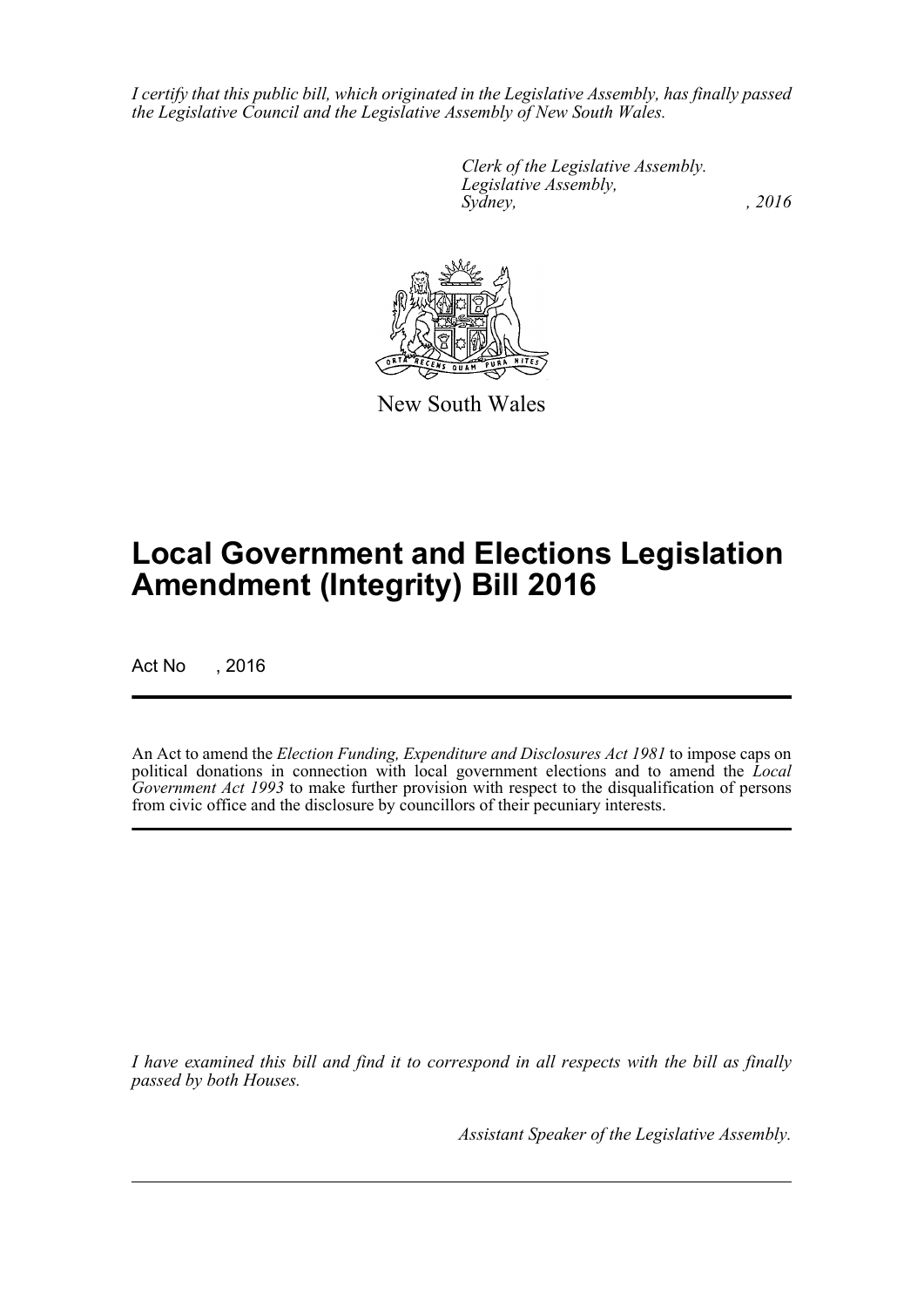Local Government and Elections Legislation Amendment (Integrity) Bill 2016 [NSW]

# <span id="page-2-0"></span>**The Legislature of New South Wales enacts:**

# **1 Name of Act**

This Act is the *Local Government and Elections Legislation Amendment (Integrity) Act 2016*.

# <span id="page-2-1"></span>**2 Commencement**

This Act commences on the date of assent to this Act.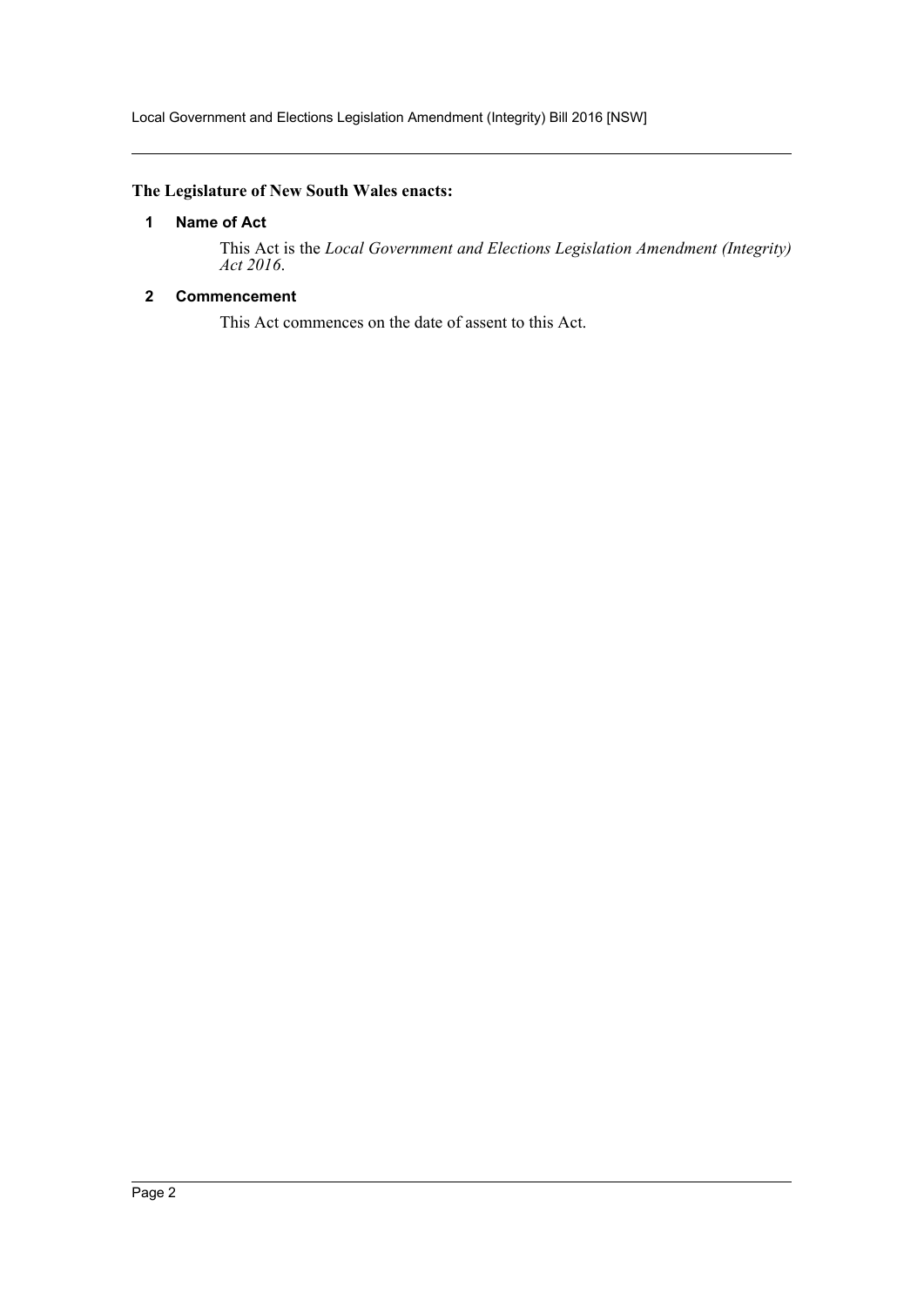# <span id="page-3-0"></span>**Schedule 1 Amendment of Election Funding, Expenditure and Disclosures Act 1981 No 78**

# **[1] Section 4 Definitions**

Insert in alphabetical order in section 4 (1):

*capped State expenditure period*—see section 95H.

*local government expenditure period* means any of the following periods:

- (a) in the case of a general election in any year—the period from and including 1 July in that year to the end of polling day for the election,
- (b) in any other case—the period from and including the day on which the date of the election is publicly notified by the person conducting the election to the end of polling day for the election.

### **[2] Section 4 (1), definition of "third-party campaigner"**

Omit the definition. Insert instead:

#### *third-party campaigner* means:

- (a) for a State election—an entity or other person (not being a registered party, elected member, group or candidate) who incurs electoral communication expenditure for a State election during a capped State expenditure period that exceeds \$2,000 in total, or
- (b) for a local government election—an entity or other person (not being a party, elected member, group or candidate) who incurs electoral communication expenditure for a local government election during a local government expenditure period that exceeds \$2,000 in total.

# **[3] Section 4A Objects of Act**

Insert "or in local government" after "in the government of the State" in section 4A (c).

#### **[4] Section 55 Meaning of electoral communication expenditure for a State election**

Omit "capped expenditure period for the election within the meaning of section 95H" from section  $5\overline{5}(1)$ .

Insert instead "capped State expenditure period for the election".

#### **[5] Sections 63 (3), 95F (10) (a) and 95I (1)**

Omit "capped expenditure period" wherever occurring.

Insert instead "capped State expenditure period".

#### **[6] Section 83 Application**

Omit "other than Divisions 2A and 2B" from section 83 (1) (b).

Insert instead "other than Division 2B".

#### **[7] Section 83, note**

Omit the note. Insert instead:

**Note.** Political donations and electoral expenditure are required to be disclosed in connection with both State and local government elections and members. The cap on political donations applies to both State and local government elections and members, but the cap on electoral communication expenditure and public funding of election campaigns only apply to State elections and members.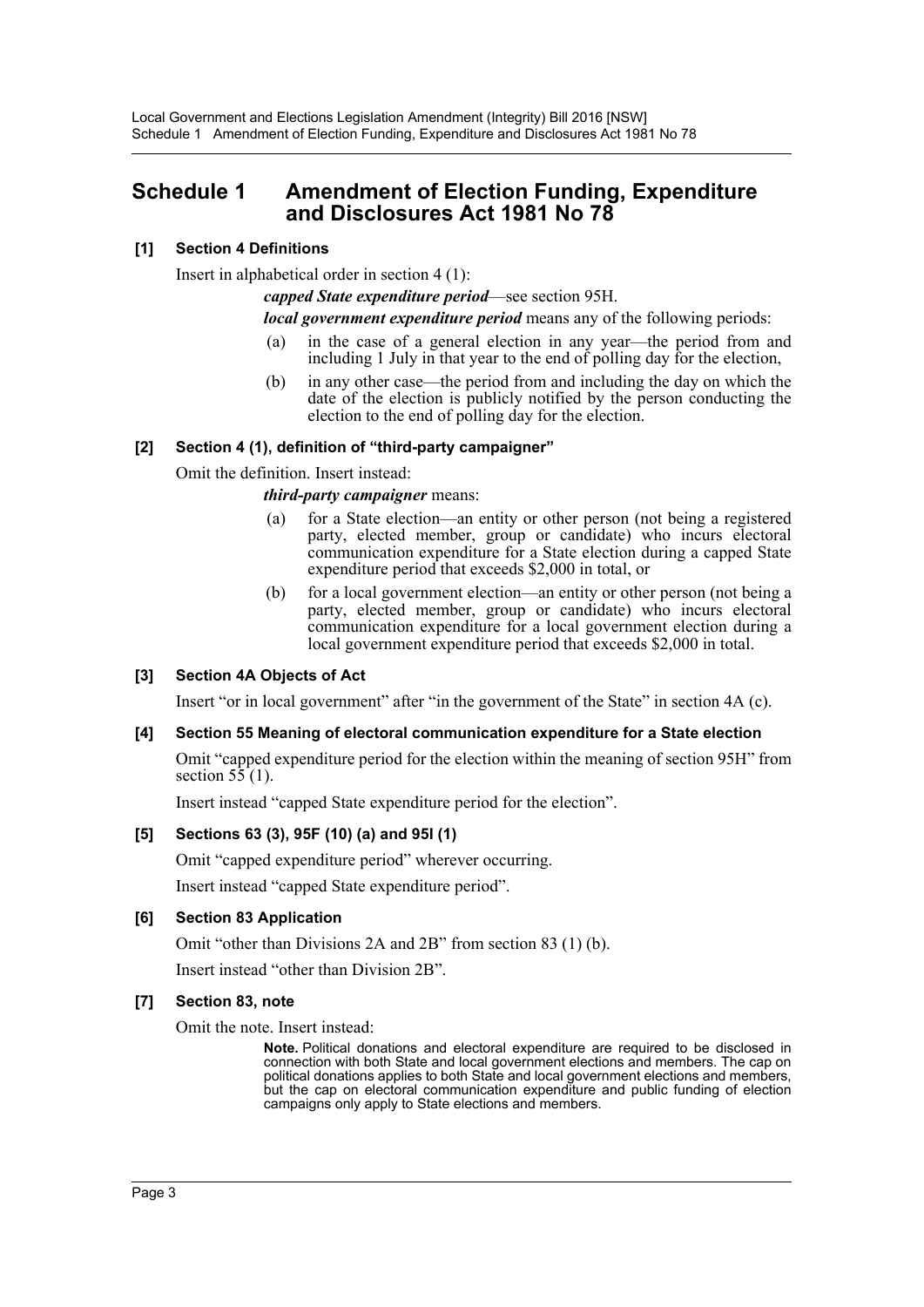Local Government and Elections Legislation Amendment (Integrity) Bill 2016 [NSW] Schedule 1 Amendment of Election Funding, Expenditure and Disclosures Act 1981 No 78

#### **[8] Section 84 Definitions—general**

Omit the definition of *capped expenditure period* from section 84 (1).

#### **[9] Section 85 Meaning of "political donation"**

Omit the note to section 85 (3A). Insert instead:

**Note.** Any such disposition will be a political donation that is required to be disclosed and subject to the caps on political donations under this Part. Any such donation paid into (or held against the assets of) a federal campaign account is not subject to the cap on donations—see section 95B (2).

#### **[10] Section 85 (6)**

Insert after section 85 (5):

(6) For the purposes of this Part, a political donation made to or for the benefit of a party is a political donation for a local government election if the donation is paid into (or held as an asset of) the local government campaign account of the party under section 96.

#### **[11] Sections 88 (1A) (a) and 93 (1)**

Omit "capped expenditure period" wherever occurring.

Insert instead "capped State expenditure period or local government expenditure period".

#### **[12] Part 6, Division 2A, heading**

Omit "**for State elections**".

#### **[13] Section 95AA Application to State elections only**

Omit the section.

#### **[14] Section 95A Applicable cap on political donations**

Omit section 95A (1). Insert instead:

#### (1) **General cap (except for local government elections)**

The applicable cap on political donations (except for local government elections) is as follows:

- (a) \$5,000 in the case of any such political donation to or for the benefit of a registered party or of a group,
- (b) \$2,000 in the case of any such political donation to or for the benefit of:
	- (i) a party that is not a registered party, or
	- (ii) an elected member, or
	- (iii) a candidate, or
	- (iv) a third-party campaigner.

#### (1A) **General cap (for local government elections)**

The applicable cap on political donations for local government elections is as follows:

- (a) \$5,000 in the case of any such political donation to or for the benefit of a registered party or of a group,
- (b) \$2,000 in the case of any such political donation to or for the benefit of:
	- (i) a party that is not a registered party, or
	- (ii) an elected member, or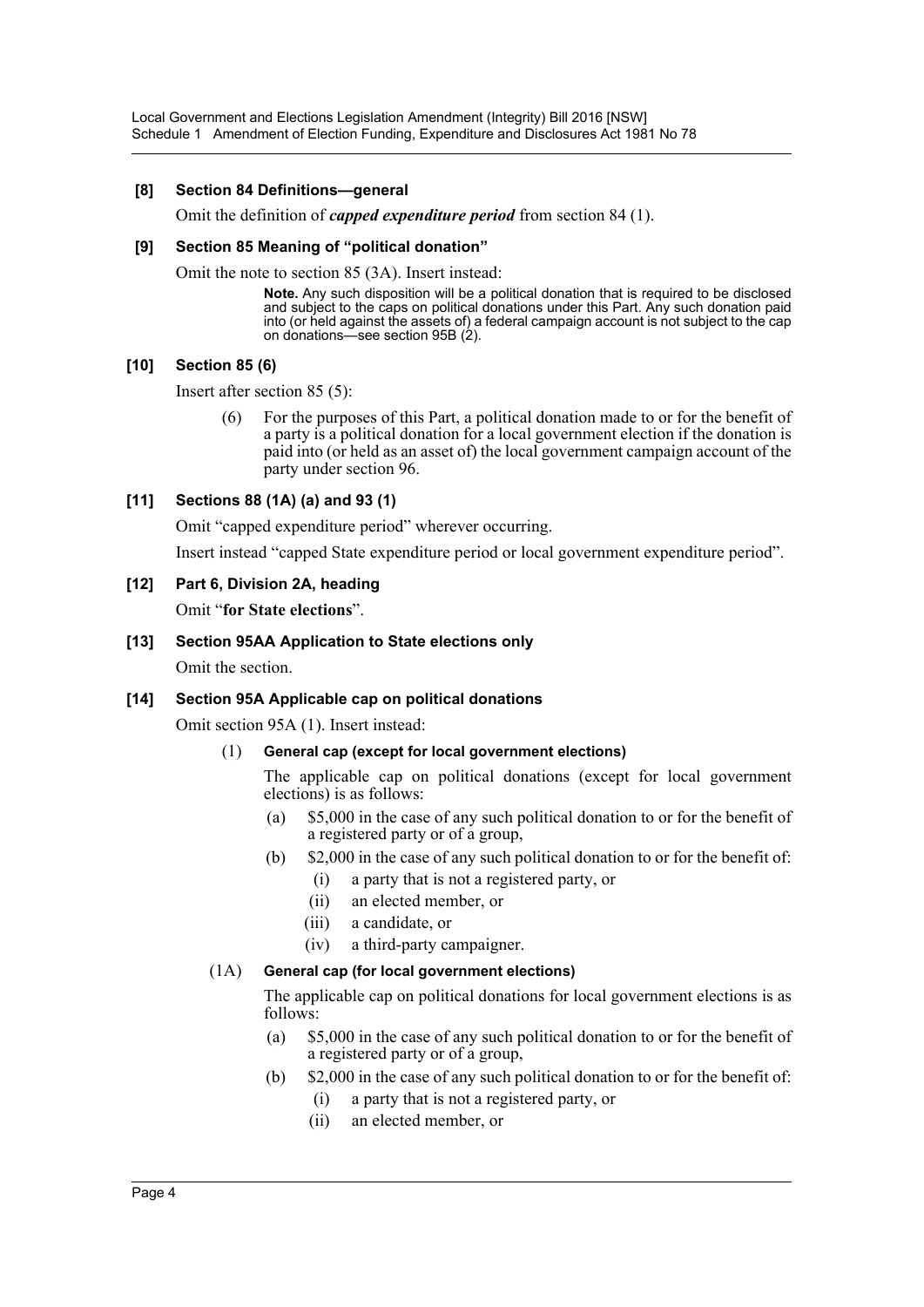- (iii) a candidate, or
- (iv) a third-party campaigner.

In this subsection, *registered party* includes a party registered under the *Local Government Act 1993*.

**Note.** As a result of the adjustments made for inflation under Schedule 1, on the introduction of caps for local government elections the cap of \$5,000 is adjusted to \$5,800 and the cap of \$2,000 is adjusted to \$2,500.

# **[15] Section 95A (2), (3) and (5)**

Omit "subsection (1)" wherever occurring. Insert instead "subsection (1) or (1A)".

# **[16] Section 95A (3A)**

Insert after section 95A (3):

### (3A) **Separate aggregation in relation to local government elections**

The provisions of subsections (2) and (3) are to be applied separately to political donations for local government elections and to other political donations.

### **[17] Section 95B Prohibition on political donations that exceed applicable cap**

Omit "or local government" from section 95B (2) and (3) wherever occurring.

### **[18] Section 95C Prohibition on donations to more than 3 third-party campaigners**

Insert "(whether for a State or local government election)" after "political donations" in section  $\frac{95C}{1}$ .

#### **[19] Section 95H Capped State expenditure period**

Insert "*State*" before "*expenditure period*".

#### **[20] Section 96**

Omit the section. Insert instead:

#### **96 Requirements for parties**

- (1) It is unlawful for political donations to a party to be used otherwise than for the objects and activities of the party, including the administration of the party and community activities.
- (2) In particular, it is unlawful for political donations to be used for the personal use of an individual acting in a private capacity.
- (3) It is unlawful for a party to make payments for electoral expenditure:
	- (a) for a State election campaign unless the payment is made from the State campaign account of the party kept in accordance with this section, or
	- (b) for a local government election campaign unless the payment is made from the local government campaign account of the party kept in accordance with this section.
- (4) The State campaign account and the local government campaign account of a party are each to be separate accounts with a bank, credit union, building society or other entity prescribed by the regulations.
- (5) The following may be paid into the State campaign account of a party:
	- (a) political donations made to the party after 1 January 2011 (including the proceeds of the investment or disposal of any political donation of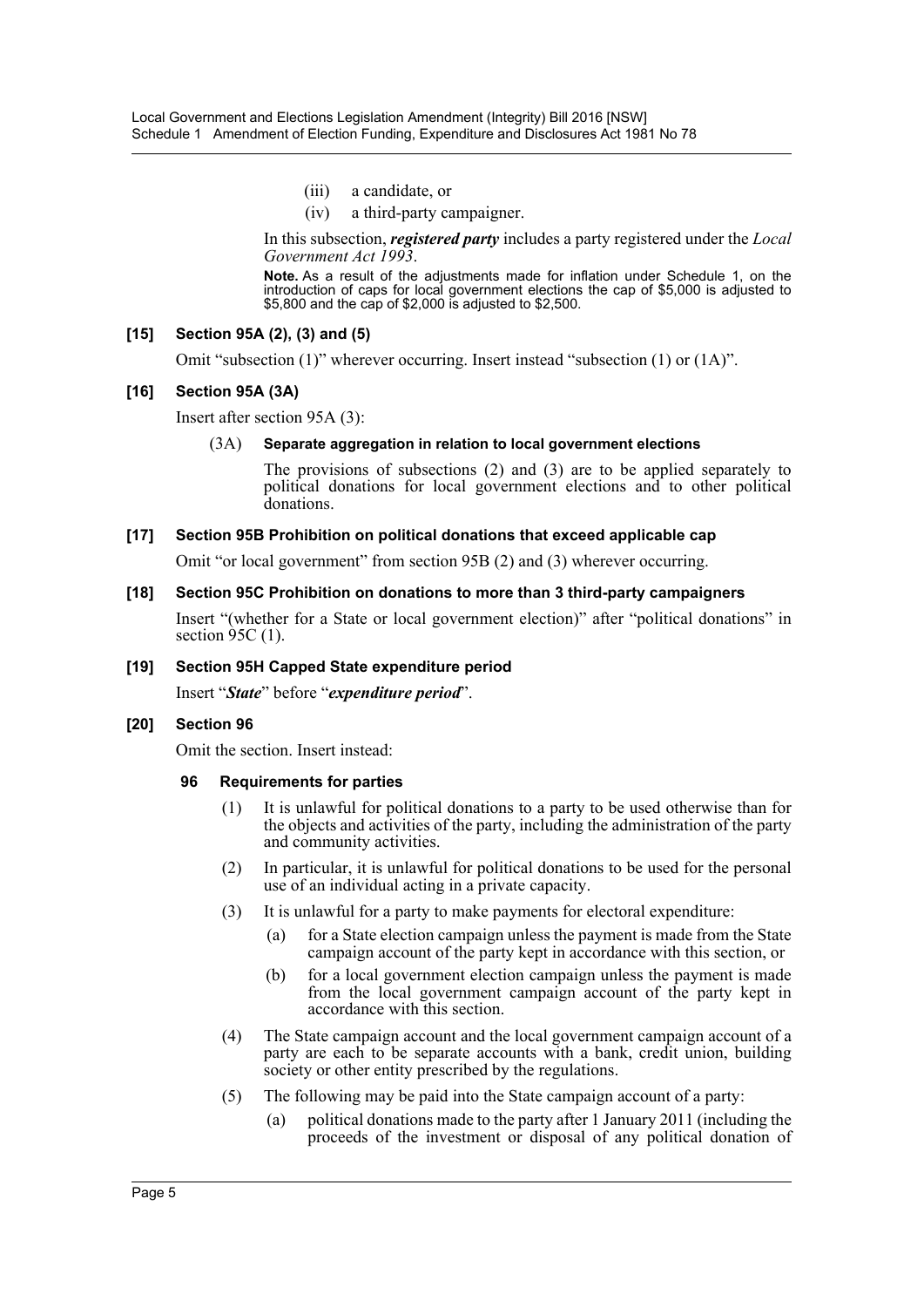property after that date that is held as an asset of the account) other than political donations (or the proceeds of political donations) paid into a local government or federal campaign account,

- (b) payments made to the party under Part 5 at any time,
- (c) money borrowed by the party at any time (other than money borrowed for a local government or federal election),
- (d) a bequest to the party,
- (e) money belonging to the party on 1 January 2011 (including the proceeds of the investment or disposal of any other property belonging to the party on or before that date),
- (f) any other money of a kind that is prescribed by the regulations for the purposes of this subsection.
- (6) However, the following may not be paid into the State campaign account of a party:
	- (a) a party subscription referred to in section 95D, other than any amount that exceeds the maximum subscription referred to in that section and that constitutes a political donation to the party,
	- (b) any amount of a political donation to the party that exceeds the applicable cap on political donations to the party under section 95A (1),
	- (c) any money paid to the party under Part 6A,
	- (d) any other money of a kind that is prescribed by the regulations for the purposes of this subsection.
- (7) The following may be paid into the local government campaign account of a party:
	- (a) political donations made to the party after 1 July 2016 that do not exceed the applicable cap on political donations to the party for a local government election (including the proceeds of the investment or disposal of any political donation of property after that date for a local government election that is held as an asset of the account),
	- (b) money borrowed by the party at any time for a local government election,
	- (c) any other money of a kind that is prescribed by the regulations for the purposes of this subsection.
- (8) However, the following may not be paid into the local government campaign account of a party:
	- (a) a party subscription referred to in section 95D,
	- (b) any other money of a kind that is prescribed by the regulations for the purposes of this subsection.
- (9) This section does not prevent payments being made out of the State campaign account, or the local government campaign account, of a party that are in addition to the payments for electoral expenditure referred to in subsection (3).

# **[21] Section 96AA Requirements for third-party campaigners**

Omit "electoral communication expenditure incurred during a capped expenditure period" from section 96AA (1).

Insert instead "electoral communication expenditure incurred for a State election during a capped State expenditure period".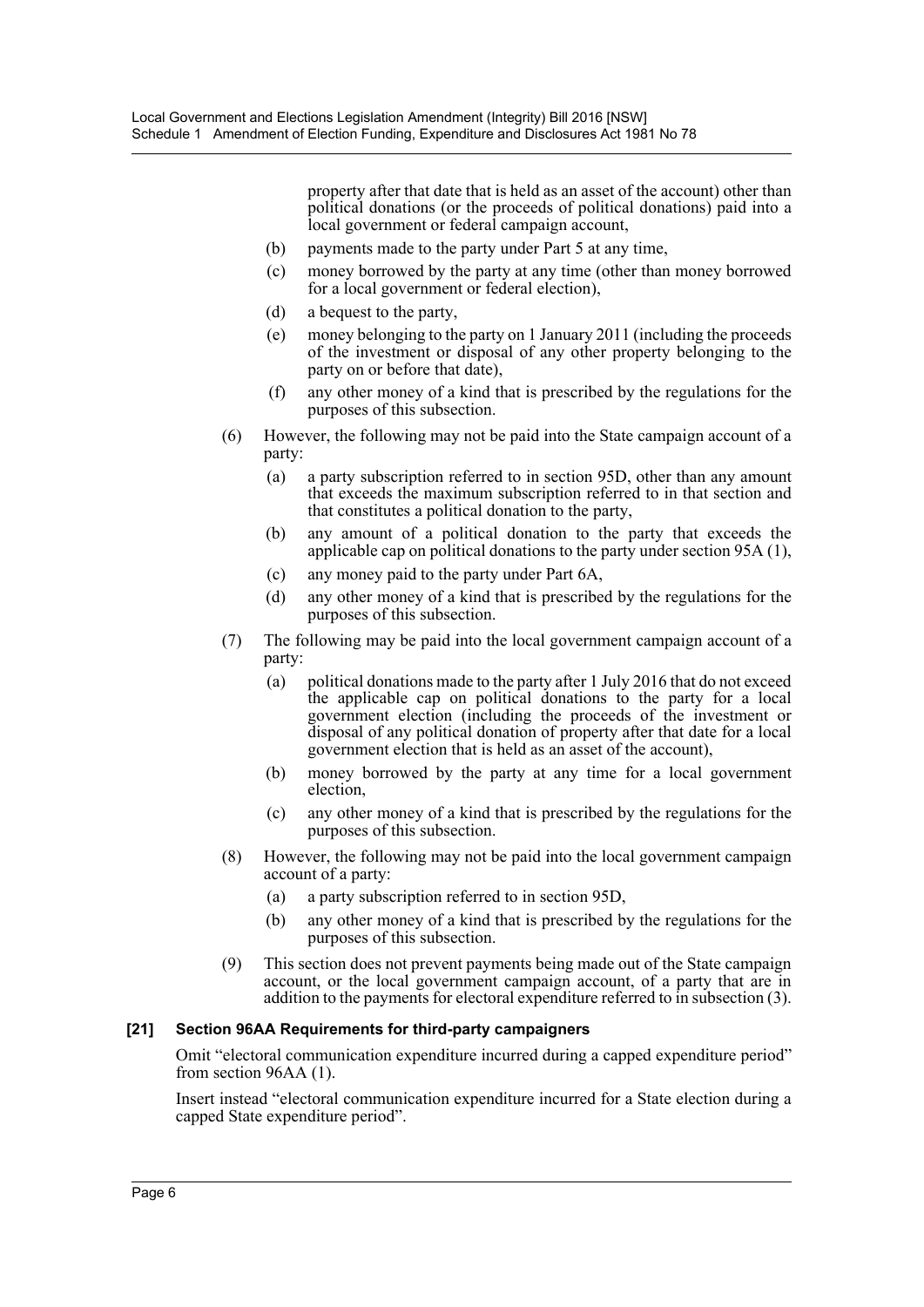# **[22] Section 96AA (1) (a)**

Insert "in the State Register of Third-party Campaigners" after "under this Act".

# **[23] Section 96AA (1A)**

Insert after section 96AA (1):

- (1A) It is unlawful for a third-party campaigner to make payments for electoral communication expenditure incurred for a local government election during a local government expenditure period, or to accept political donations for the purposes of incurring that expenditure, unless:
	- (a) the third-party campaigner is registered under this Act in the Local Government Register of Third-party Campaigners, and
	- (b) the third-party campaigner has an official agent, and
	- (c) the payments are made by, and the donations are made to, that agent.

**Note.** Section 38C prevents registration of third-party campaigners in the period of 7 days before any local government general election.

### **[24] Schedule 2 Savings, transitional and other provisions**

Insert at the end of the Schedule, with appropriate Part and clause numbering:

# **Part Provisions consequent on enactment of Local Government and Elections Legislation Amendment (Integrity) Act 2016**

#### **Amendments do not apply to local government by-elections before next general election**

The amendments made to this Act by the *Local Government and Elections Legislation Amendment (Integrity) Act 2016* do not apply in relation to a local government by-election for a council that occurs before the next general election for the council after the commencement of that Act.

#### **Indexation of political donation caps for local government elections in line with indexation for State elections**

Schedule 1 applies to an adjustable amount inserted into section 95A by the *Local Government and Elections Legislation Amendment (Integrity) Act 2016* as if that amount had been inserted in that section on the enactment of that section.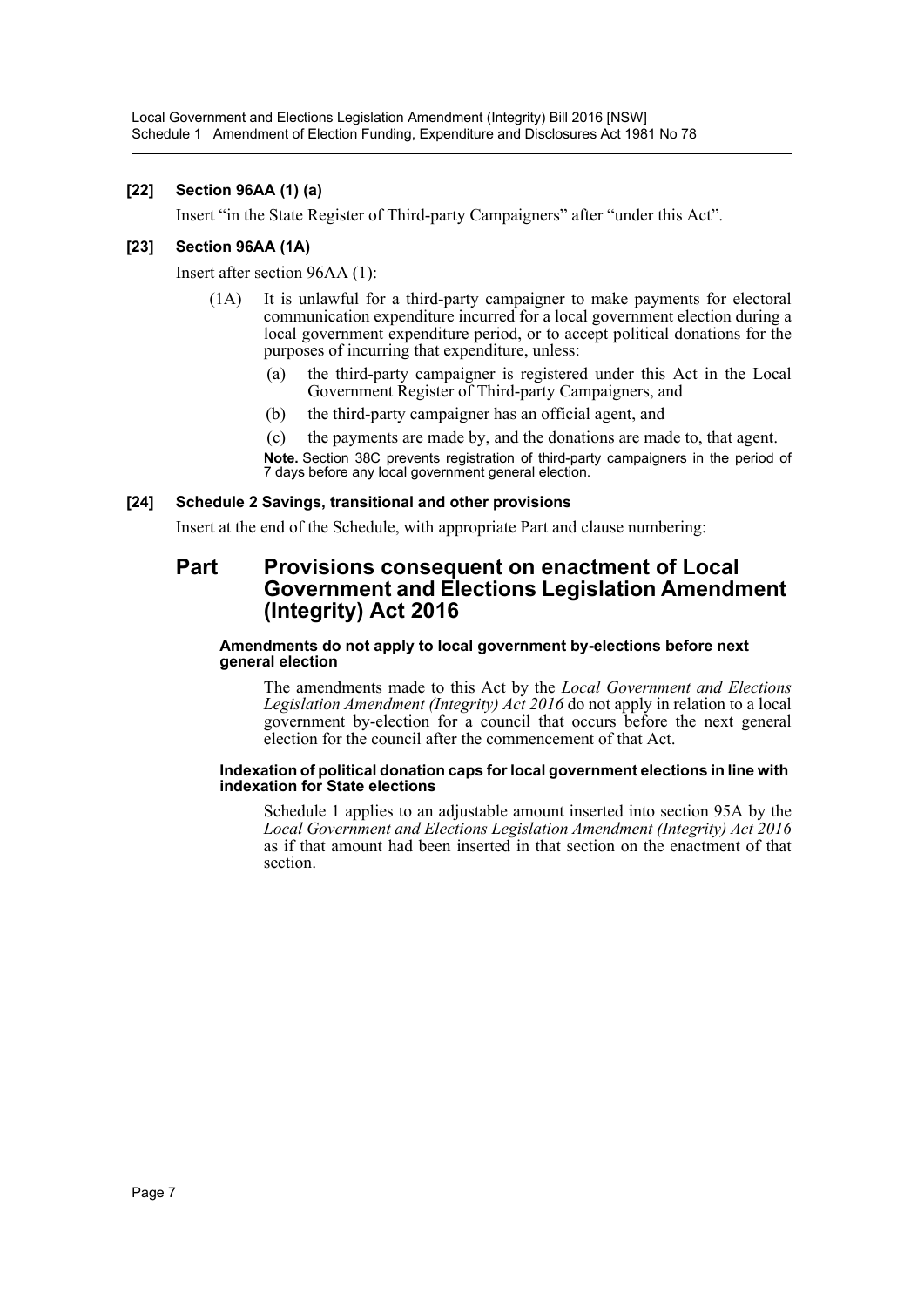# <span id="page-8-0"></span>**Schedule 2 Amendment of Local Government Act 1993 No 30**

# **[1] Section 275 Who is disqualified from holding civic office?**

Omit section 275 (1) (e). Insert instead:

- (e) if he or she is while holding that office, or has been within 7 years before nomination for election, election or appointment to the office, convicted in New South Wales of an offence that is punishable by imprisonment for 5 years or more, or convicted in another State or Territory, or under a law of the Commonwealth, of an offence that, if committed in New South Wales, would be an offence so punishable, or
- (e1) if he or she is while holding that office, or has been within 2 years before nomination for election, election or appointment to the office, convicted of an offence under the *Election Funding, Expenditure and Disclosures Act 1981* that is punishable by imprisonment for 2 years or more, or

#### **[2] Section 448 What interests do not have to be disclosed?**

Omit section 448 (g).

#### **[3] Section 490C**

Insert after section 490B:

#### **490C Supreme Court order for recovery of monetary benefits as a result of non-disclosure by councillors**

- (1) The Departmental Chief Executive may apply to the Supreme Court for an order under this section against a councillor who has been found by the Civil and Administrative Tribunal under this Chapter to have contravened Part 2 (Duties of disclosure).
- (2) The Supreme Court may, if satisfied on the balance of probabilities that the councillor obtained a monetary benefit as a result of a decision made by the council relating to a matter in which the councillor had a pecuniary interest and in respect of which the councillor contravened Part 2:
	- (a) order the councillor to pay the council an amount that the Court is satisfied represents the amount of the monetary benefit acquired by the councillor, or accrued to the councillor, as a result of the decision, or
	- (b) order the councillor to grant the council security over any property of the councillor to secure the payment required by an order under paragraph (a).
- (3) If proceedings are pending in the Civil and Administrative Tribunal that may give rise to a finding in respect of which the Departmental Chief Executive may make application to the Supreme Court for an order under this section, the Supreme Court may, on application by the Departmental Chief Executive, restrain the councillor the subject of the proceedings from disposing or dealing with property of the councillor pending the making and determination of an application for an order under this section.
- (4) In this section:

*monetary benefit* means any monetary, financial or economic benefit (including an extension of the permitted use of land or the removal of prohibitions or restrictions on the development of land).